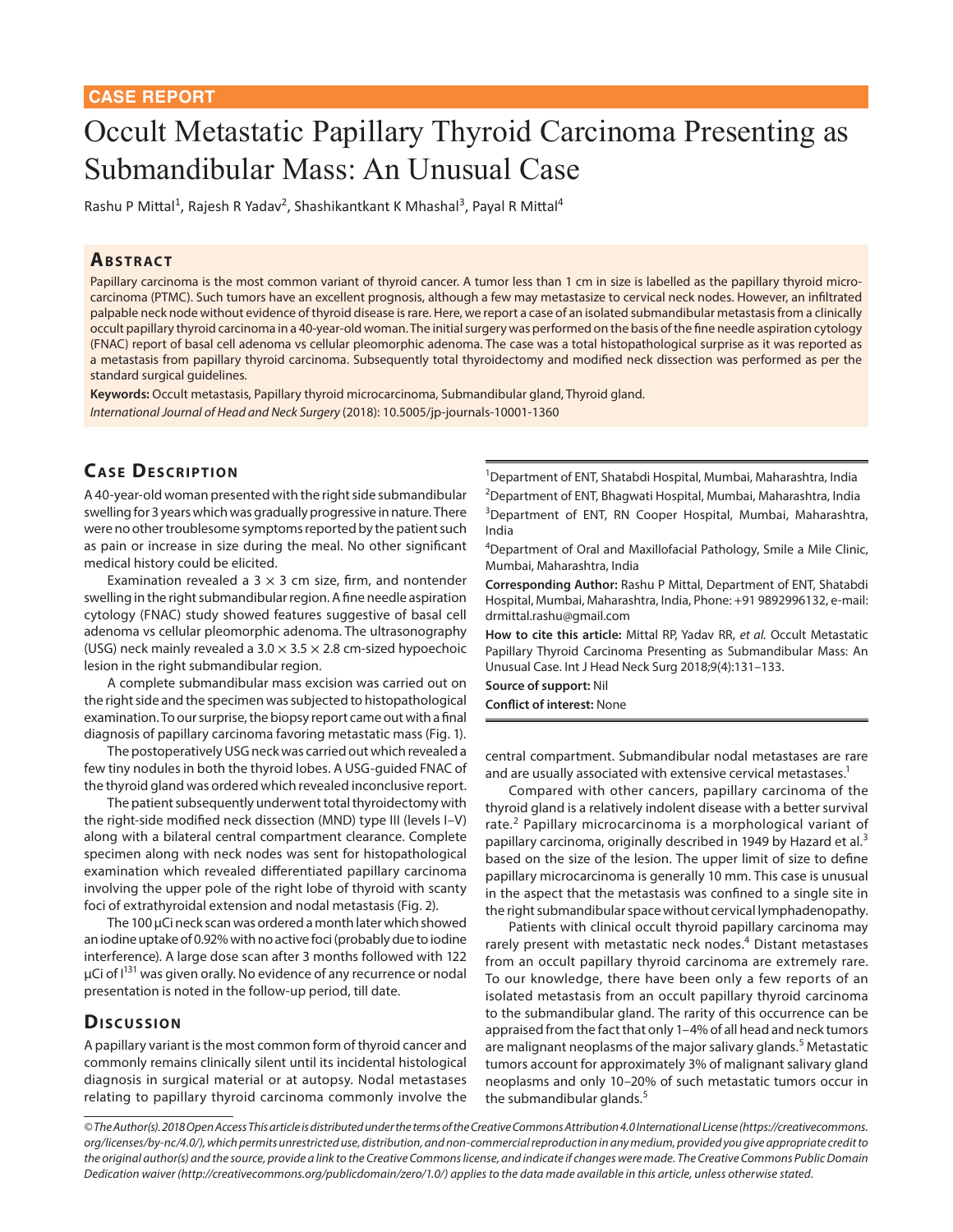| : Right submandibular swelling<br><b>SPECIMEN</b><br><b>GROSS</b><br>appearance.<br>MICROSCOPY : The sections reveal a papillary carcinoma composed of complex,<br>is seen at the periphery. | : The mass measures 4.7 x 2.6 x 2 cms. The external surface is rough<br>and congested. The cut section presents a firm, creamish nodular<br>branching papillae and irregularly shaped glands lined by cubo-<br>columnar epithelium aThe neoplastic cells contain crowded, pale<br>nuclel, some displaying longitudinal grooves. Scanty lymphoid tissue<br>$\mathcal{L}_{\rm c}\rightarrow$<br>33 N |
|----------------------------------------------------------------------------------------------------------------------------------------------------------------------------------------------|----------------------------------------------------------------------------------------------------------------------------------------------------------------------------------------------------------------------------------------------------------------------------------------------------------------------------------------------------------------------------------------------------|
| Normal thyroid tissue is not identified.                                                                                                                                                     |                                                                                                                                                                                                                                                                                                                                                                                                    |
| $U_{2,1,1}U^T \rightarrow U_{2,1,1,1}U$<br>: SUBMANDIBULAR SWELLING -<br><b>DIAGNOSIS</b>                                                                                                    | PAPILLARY CARCINOMA FAVOURING<br>METASTATIC MASS REPLACING<br>LYMPH NODE                                                                                                                                                                                                                                                                                                                           |
| Clinical and sonographic correlation are necessary.<br>Slide(s) and paraffin block(s) are enclosed with the report.                                                                          | The thyroid gland must be investigated for the primary malignancy.<br>15897<br>52                                                                                                                                                                                                                                                                                                                  |
|                                                                                                                                                                                              |                                                                                                                                                                                                                                                                                                                                                                                                    |

**Fig. 1:** Histopathology report: excised submandibular mass

|                  | 2) The right submandibular salivary gland is unremarkable.<br>The muscle tissue is not involved by tumor.<br>3) One of four lymph nodes shows metastasis without perinodal<br>invasion.<br>4) One of five lymph nodes shows metastasis without perinodal<br>invasion.<br>5) The skeletal muscle does not show tumor deposits. |                                                                    | 1555.07<br><b>Nice Service</b><br>전쟁이<br>22.5 cm<br>Havas desa<br>actions.<br>\$.3<br><b>Service</b><br>25 80%<br>"Shmall"<br>votining.<br>Council<br>etthetheth<br>SPORTAL<br>Donald !<br><b>Seara</b> |
|------------------|-------------------------------------------------------------------------------------------------------------------------------------------------------------------------------------------------------------------------------------------------------------------------------------------------------------------------------|--------------------------------------------------------------------|---------------------------------------------------------------------------------------------------------------------------------------------------------------------------------------------------------|
| <b>DIAGNOSIS</b> | :1) THYROID (RIGHT LOBE) - WELL DIFFERENTIATED PAPILLARY<br>Total.                                                                                                                                                                                                                                                            | CARCINOMA WITH EXTRATHYROIDAL<br><b>EXTENSION</b>                  | <b>Collans</b>                                                                                                                                                                                          |
|                  | 2) RIGHT SUBMANDIBULAR SALIVARY GLAND - UNREMARKABLE<br>.12.<br>7868.<br>$\mathcal{P}_{\mathcal{R}}$ .<br>3) JUGULAR LYMPH NODES<br>4) PRETRACHEAL AND PARATRACHEAL<br>LYMPH NODES                                                                                                                                            | METASTATIC (1/4) WITHOUT<br>PERINODAL INVASION<br>METASTATIC (1/5) | <b>Contact</b><br>of Miles<br>Thursd'                                                                                                                                                                   |
|                  |                                                                                                                                                                                                                                                                                                                               | - WITHOUT PERINODAL<br><b>INVASION</b>                             | alicanzo.                                                                                                                                                                                               |
|                  | 5) STRAP MUSCLES - NO METASTATIC DEPOSITS<br>Slide(s) and paraffin block(s) are enclosed with the report.                                                                                                                                                                                                                     |                                                                    |                                                                                                                                                                                                         |
|                  |                                                                                                                                                                                                                                                                                                                               |                                                                    |                                                                                                                                                                                                         |

**Fig. 2:** Histopathology report: excised total thyroidectomy specimen along with neck nodes

Among all the salivary gland tumors, 85% occurred in the parotid gland of which 18% were malignant, 7% were in the submandibular gland of which 37% were malignant, and 8% in the major sublingual and the minor salivary glands of which 47% were malignant.<sup>6</sup>

Whereas metastases spread to the parotid gland is mainly by the lymphatic route, the majority of metastases to the submandibular gland are from a distant source namely the hematogenous route. Possibly, this difference lies in the paucity of the lymphoid tissue